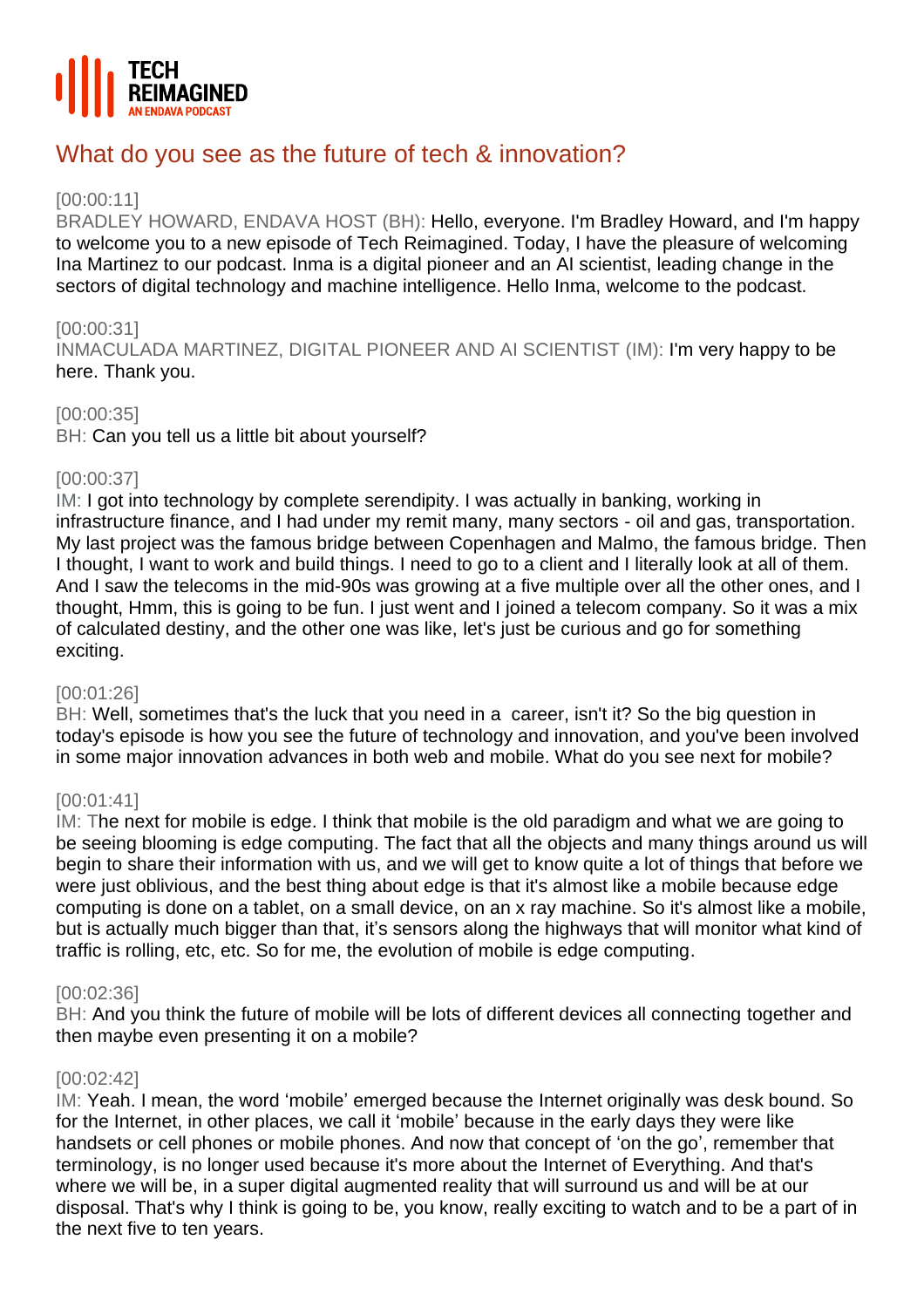

## [00:03:30]

BH: So as a leading authority in digital technology, do you think it's even possible to forecast or predict what the next big thing will be?

#### [00:03:38]

IM: Well, that's what people want of me all the time. We can see what's coming at more or less the velocity of adoption. But then, you know, things happen that are unexpected and maybe things happen much, much faster. For example, the pandemic has been a total booster rocket for digital life, because we were locked up and we had to do everything on the Internet. Nobody could predict that. So now video platforms have been boosted because of the pandemic. So all the predictions about, oh, when is videoconferencing going to be part of daily life - well, now you know, thanks to COVID 19, it's the reality of every day. So what's important when you look at the future is that at least you are aware of the challenges and then the least important is more or less, you know, how fast things are going to evolve. But you must recognize what's coming at you, that's vital.

## [00:04:44]

BH: And do you think COVID 19 or the kind of working from home movement? Do you think that has set back things like wearables, like watches or glasses, spectacles?

## [00:04:57]

IM: Well, no, because, for example, wearables at the beginning of the pandemic, because I had been in Asia during SARs, the 2003, the first thing I did is I went on Amazon and I bought an oximeter and I told all my family, you have to buy an oximeter, and people were like, what? What is that? And I said, those things you put your finger and it measures the volume of oxygen in your blood. That's how you know, if you have COVID before you feel really bad, and I remember I was doing my research and there was this super company that had an oximeter, the best, best oximeter in town.

When you try to buy the oximeter, they had a little sign on their website saying, sorry, we just enter a partnership with Apple and we just can't sell the products anymore because they're going to be on their iPhones, iWatch Six. So Apple put an oximeter on their product roadmap because of the pandemic. So it's been a super gadget year. And for example, I honestly don't know what Mark Zuckerberg is intending with those Facebook glasses. Probably he didn't see the Google Glasses and everybody crying on the corners of, you know, Palo Alto. Like, what a disaster we have done.

Everybody has this fantasy of eyeglasses recording, and I don't know. It's just one of those things that people keep coming back, kind of like voice commands in cars. They don't work, but every five years somebody says, no, now we got it. So I think rather than a world of gadgets, what the pandemic has created is a huge sense of how analog and digital can seamlessly combine. And we got used to it. We got used to sitting in our kitchens and having a conference call and putting a background behind us so that we were living an AV reality of being in a virtual office. And imagine what that does to your brain, no, navigating these two things? But I am happy that at least everybody got to feel what it is to have technology allowing you to work remotely. I've been doing this since 1996, so I'm glad now it's part of everyone's life.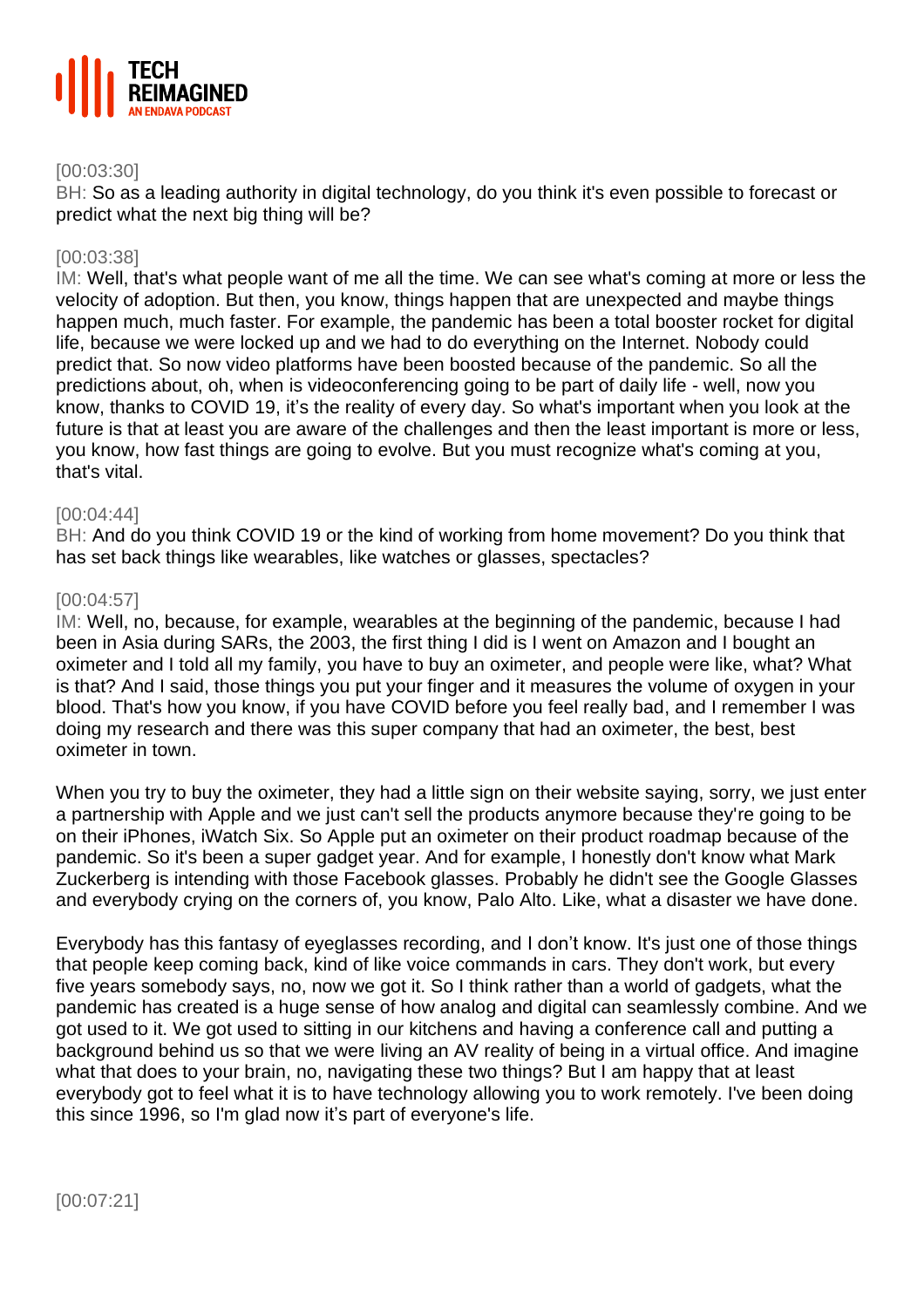

BH: Yeah, absolutely. It's probably a good topic for another podcast there. So as humans, we love to focus on what the next big thing is going to be, and I personally get asked this from friends, family and customers all the time. Do you think that technology fuels innovation or do you think it's the other way around?

## [00:07:39]

IM: Innovation has always existed because it is not particularly attached or pegged to technology. Innovation is going one step further and deeper than just trying to make something better. Remember, like, we live in a society that historically optimized things. A better wheel, you know, a better boat. Innovation is very radical. Innovation is really saying, is this wheel what we need to build? Well, maybe it's a square. Because it's an approach that questions everything, and it forces you to look at the 360 of a potential requirement or a need that you need to fulfill. And then you allow yourself to have this phenomenal blue sky thinking, that you come up with a product that nobody could imagine that would come out.

That is called innovation because it really dismantles all the previous paradigms. So if you say, I need to invent a new wheel, maybe you invent a wheel that looks bizarre because it needs to do another extra functionality, and that is innovation. I think that what happens to technology is because it's digital, it doesn't have an embodiment. It's velocity is exponential. It's not linear, like a little by little, one plus one plus one. No, it's exponential it's multiplying by itself. So very, very soon it's just vertical velocity and then it's unstoppable. And no other sector was able to do that but digital tech. Because they are not biological and they're not really physical. So that's why technological innovation feels so overwhelming sometimes. And then also completely out of the left field.

#### [00:09:36]

BH: Yeah, but timing is also really important in the next big thing, isn't it? So, we've seen other subscription models or types of products come out in the past, like electric vehicles, whether those were cars, bicycles, etc, came out twenty years ago but never really took off for all sorts of different reasons. But now they're obviously taking off, very clearly. So what do you think about the timing of coming up with a new invention or what you described as that optimization?

#### [00:10:09]

IM: Timing is everything. Timing is absolutely everything. I've always said, and I've been working in startups and innovation, you know, for twenty years. You need to get the timing right because this is when the new invention is appreciated. It's adopted. People get it. They see its purpose clearly, you don't need to evangelize. So timing is absolutely everything, and that is what you need to measure when you launch products. In fact, you know, when I was working in innovation at Nokia in Helsinki in the mid-2000s, I was in the innovation team and we had these really psychedelic product canvases that the major part of the thinking was, are we launching these at the right time and are we launching based in a way that is really going to be understood, and is really going to be adopted effortlessly? Otherwise it's a very risky business.

#### [00:11:09]

BH: Effortlessly is also quite a difficult measure to achieve. If I show my parents who are not particularly technical, if I show them some technology on a phone, it's really hard for them to understand some of the user experience paradigms on there about holding or dragging or kicking, etc. And then likewise, when they come around and I've talked to our Google Home device about switching the lights on - again, that's just not an obvious way. So that effort is so different for different groups of people.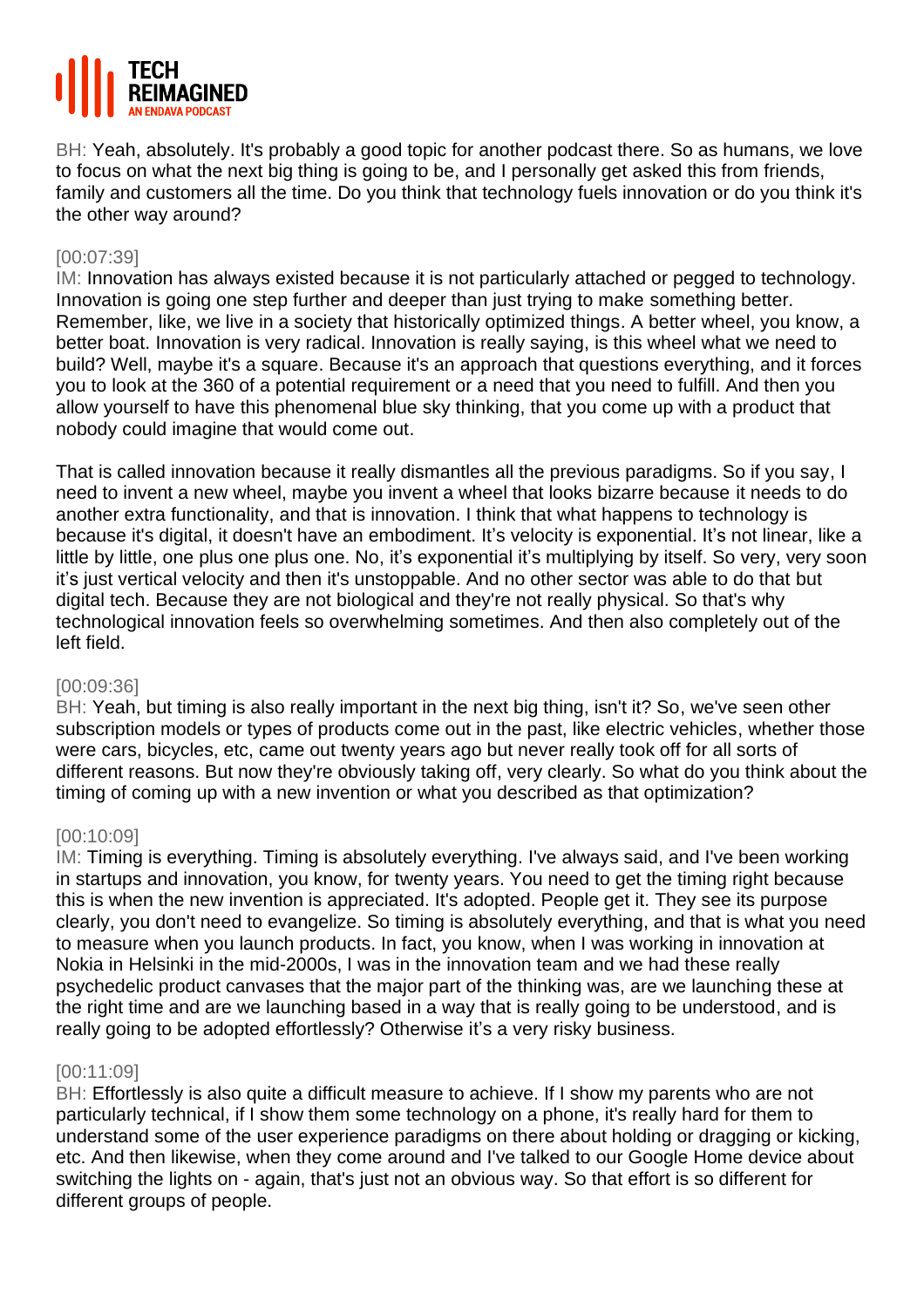

## [00:11:40]

IM: Yeah, but also in product, there's one thing which is called incentive. And if you look at how WhatsApp has gone like wildfire with elderly people, it's because they WhatsApp their grandchildren, and for the first time they were part of their conversation. They saw pictures and they could video them and you know, WhatsApp, every old person that has a mobile has a WhatsApp and it's all about the grandchildren. So you have to ask yourself, what would make these be ignited? For for example, I remember when the famous Palm Pilot was launched in the '80s, and they thought that it was going to be for the business people of Wall Street.

But cleverly they did an MVP and they brought the Palm Pilots to university campuses and I was there, so I got one Palm Pilot. Guess what? We loved the little scribblings. You had to learn that A,B,C to scribble it. And then what happened is that the business guys were too lazy. Like, What are this saying? I'm too important! You know, Wall Street in the 80s was like Gordon Gekko, yeah? Why do I need to learn about 'A is a triangle'? Whereas campuses, everybody had a Palm Pilot, so the company had to change their user target, simply because of this reactions. I think that whenever you consider a new product or service, even though you have in mind a particular segment that you say, this is great for these kind of people, they're going to see the value… if you ever so slightly put it in the hands of someone else just to see what happens, really crazy stuff goes on. I was one of those people that.. "no, let's do an MVP with these other people" because I like to test things to the extreme, like a good engineer.

## [00:13:42]

BH: Yeah, it's really funny hearing you talking about the Palm Pilot script, I can't remember the actual name of it. But yeah, it was amazing having to learn new letters because it wasn't quite smart enough in those days to be able to understand some of our more complex characters. So we had to learn how to redo letters like D or something. It was very funny. Let's talk a bit more about social connectivity. So during the pandemic, lots of people around the world use technology to stay connected to people that they were missing. You gave WhatsApp as a really good example for intergenerational relationships. What do you think is the best way of using technology to create that more social connectivity in the future?

#### [00:14:23]

IM: Well, I think we now have all kinds of platforms to stay connected with family, with friends, with work. I mean, every single phone has different platforms. You can use WhatsApp or FaceTime, whatever. You have Hangouts. And so is not about lack of diversity in terms of products and services. But I think that what people need to learn now is to detoxify themselves of, you know, the abundance of all of this. I am one of those people, that because I've worked in the industry for twenty years, I just sometimes leave my phone at home and people are like, Oh, you have your phone? I'm like, no. For two hours, if somebody wants to find me, they're going to have to wait. And I think that people are going to - they need to switch off. They need to switch off. They need to say I'm going to set settings that after 9pm, nobody is going to video call me. That's it. I don't want to see anyone's face. I'm going to watch Netflix or I'm just going to read a book. That is what we need to start doing as providers of services, because otherwise people completely overwhelm themselves. It's - imagine if Diageo, you know, the large company selling whiskeys and Guinness and stuff would not tell people, hey, you know, three gin and tonics is better than twenty, you know?

So I think somehow we need to also have strategies where we tell people, we have put this little switch, so you switch it off and you can rest. And we need to do that. We need to do that. Otherwise, the little humans, they get too excited with all this techno, and then they have mental